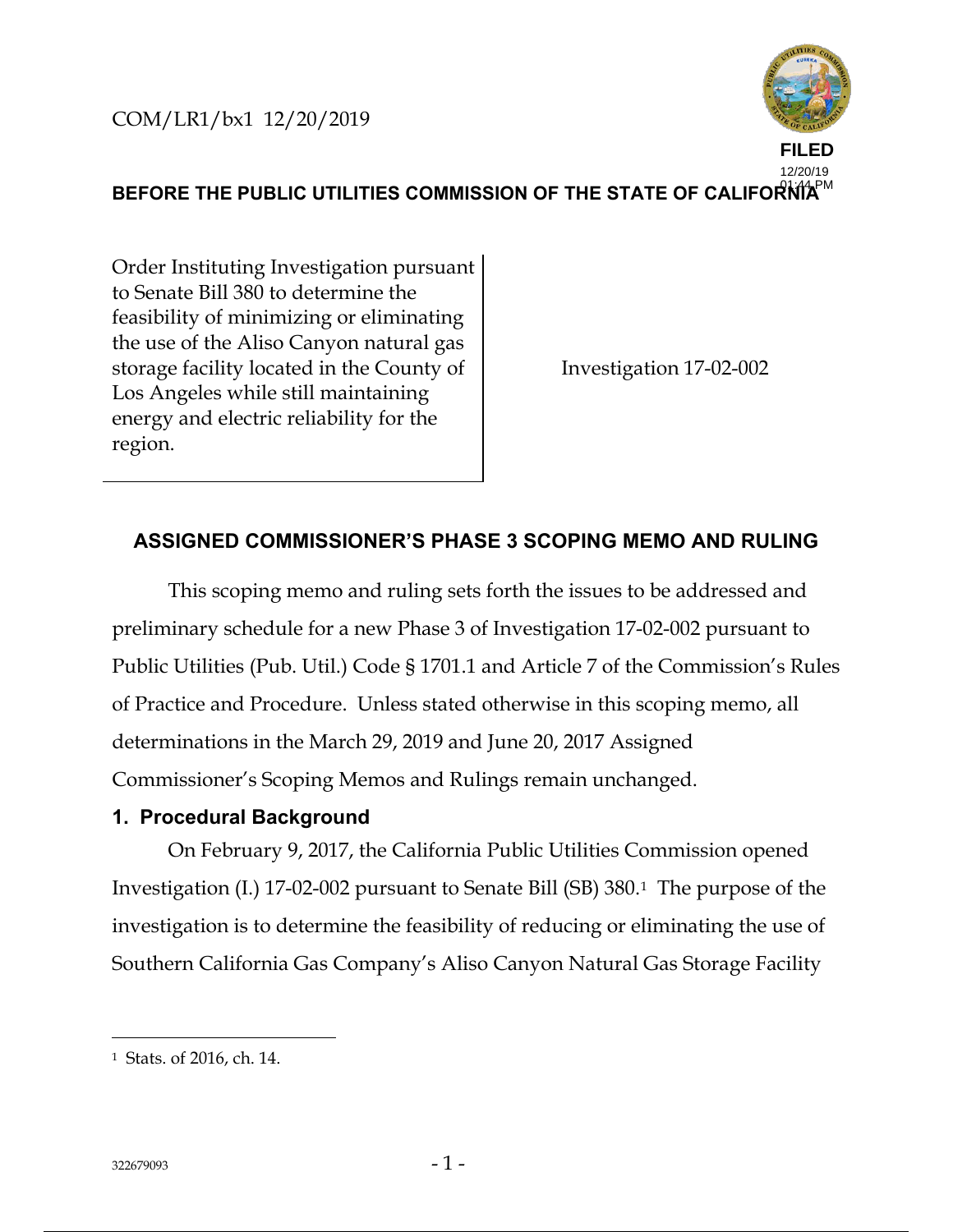#### I.17-02-002 COM/LR1/bx1

(Aliso Canyon) while maintaining energy and electric reliability for the Los Angeles region and just and reasonable rates in California.

Since initiation of I.17-02-002, the Commission has engaged in an extensive stakeholder process to retain expertise and develop models (including assumptions, scenarios and inputs) to evaluate the effects of minimizing or eliminating the use of Aliso Canyon, culminating in an Assigned Commissioner and Administrative Law Judge's (ALJ's) Ruling Adopting Scenarios Framework2 and Closing Phase 1 of I.17-02-002, issued on January 4, 2019. The adopted Scenarios Framework set forth the roadmap for the modeling process the Commission is currently undertaking in Phase 2.

On March 29, 2019, Commissioner Randolph issued the Phase 2 Assigned Commissioner's Scoping Memo and Ruling setting forth the following issues in Phase 2: 1) What are the impacts to system reliability and on electric and gas rates of reducing or eliminating the use of Aliso Canyon, and 2) Given the results of Question #1, should the Commission authorize the reduction or elimination of the use of Aliso Canyon, and if so, under what timeframe and parameters. Since issuance of the Scoping Memo, the Commission's Energy Division has been engaged in a comprehensive modeling and stakeholder feedback process to address these questions. The modeling process is not yet complete; however, throughout the proceeding, parties have requested that the Commission include

 <sup>2</sup> The adopted Scenarios Framework sets forth the methodologies to undertake three main studies: (1) a hydraulic model; (2) a production cost model; and (3) an economic model. In addition, the California Independent System Operator and the Los Angeles Department of Water and Power are contributing power flow studies of their respective systems to define local electric reliability requirements that maybe impacted by the elimination or minimization of Aliso Canyon. Together, the three models, along with the power flow studies, is enabling the Commission to estimate the impact on gas and electric reliability, as well as electric generation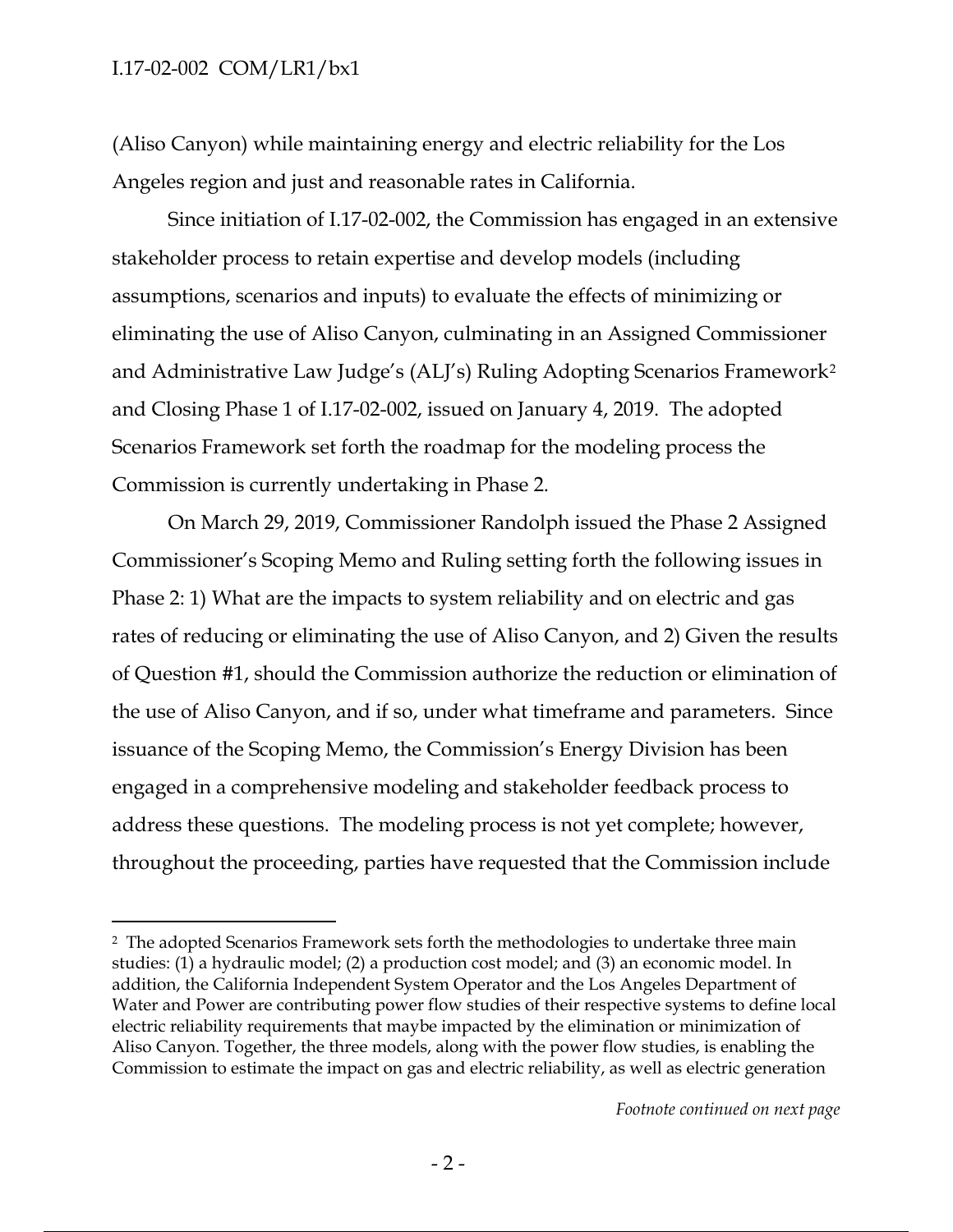### I.17-02-002 COM/LR1/bx1

in the scope an examination of what infrastructure modifications or additions or gas demand changes can be deployed to eliminate the need for Aliso Canyon.3

#### **2. Phase 3 Issues**

The purpose of Phase 3 is to engage parties and an expert consultant in developing scenarios to examine resources and infrastructure, including renewable and low-carbon generation, energy efficiency, electric storage, demand response, and new gas transmission pipelines, that could be implemented to entirely replace the Aliso Canyon field within two different planning horizons: 2027 and 2045. The year 2027 marks 10 years following delivery of the letter from then-Energy Commission Chair Robert Weisenmiller to then-Commission President Michael Picker, requesting planning for closing the facility within 10 years.4 The year 2045 is aligned with the SB 100 (De Leon, 2018) policy goal for 100 percent of retail sales in California to be supplied by eligible renewables and zero-carbon resources.

#### **The issues to be determined in Phase 3 are:**

- 1. How can the services presently provided by the Aliso Canyon field be met if the field were to be eliminated within the two planning horizons of 2027 and 2045?
	- a. Scenarios analysis may include any mix of the following, in addition to other solutions: demand reduction and demand management programs that reduce demand incrementally beyond programs presently in place and/or assumed in the demand

costs and natural gas commodity costs, of a reduction or closure of Aliso Canyon.

<sup>3</sup> See, e.g., Transcript at 79 (February 25, 2019).

<sup>4</sup> See

https://www.cpuc.ca.gov/uploadedFiles/CPUC\_Public\_Website/Content/News\_Room/New s\_and\_Updates/2017-07-19-energy-commission-chair-releases-letter-ailso-canyon\_nr.pdf.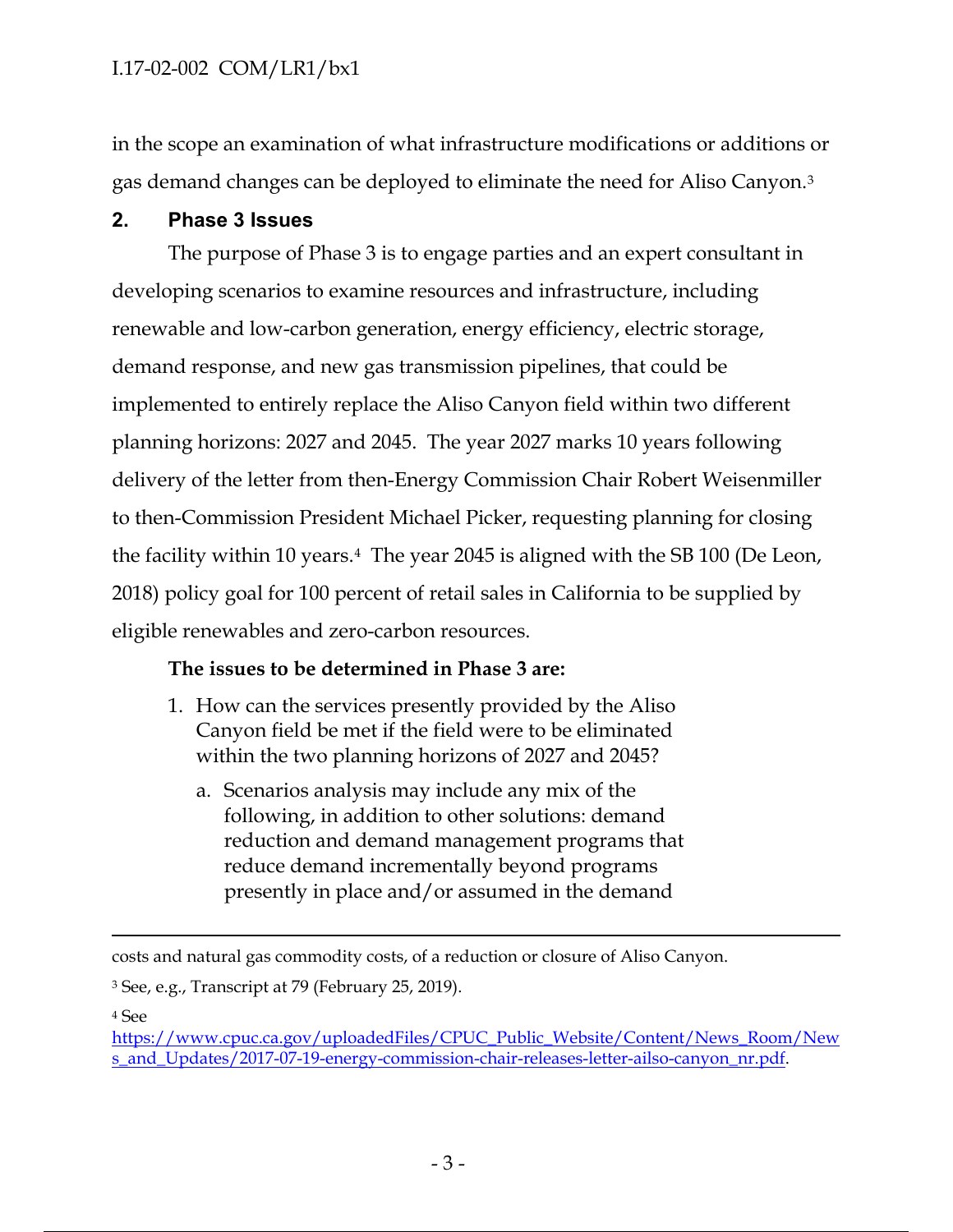forecast; replacement of gas transmission pipelines or the construction of new gas transmission pipelines; and replacement electric generation resources that are carbon neutral or act to integrate renewable energy. Additional detail about the assumptions that may form part of this analysis is included in Appendix A.

#### **3. Expert Consultant**

The Commission intends to retain the services of an expert consultant to undertake an examination of the issues in Phase 3. The scenarios to replace the service provided by the Aliso Canyon field will be evaluated on a set of metrics, to be determined by the Commission, with input from parties, and will include, at a minimum, rate and cost impacts, greenhouse gas (GHG) emissions impacts, electric and gas reliability, and time frames for related transitions.

The expert consultant will evaluate each scenario by conducting an implementation assessment. The assessment will evaluate the feasibility of any proposed plans(s) and specific technology(ies) or resources identified as necessary in the scenario for replacing Aliso Canyon. Elements of the assessment will include the cost of replacement technology(ies) within a utility system, any potential impact on commodity costs, commercial availability and data from commercial operations within a utility system, the timeframes to develop and implement the technology(ies), and regulatory constraints.

The expert consultant will have the benefit of leveraging the initial modeling results conducted in Phase 2 by the Commission's Energy Division about the impacts to residential customers and electric generation customers if Aliso Canyon were to be reduced or eliminated. The expert consultant will also be able to use the assumptions incorporated into the Phase 2 modeling effort about declining gas usage and the achievement of a lower-greenhouse gas (GHG)-emission portfolio as set out in the Integrated Resources Plan

- 4 -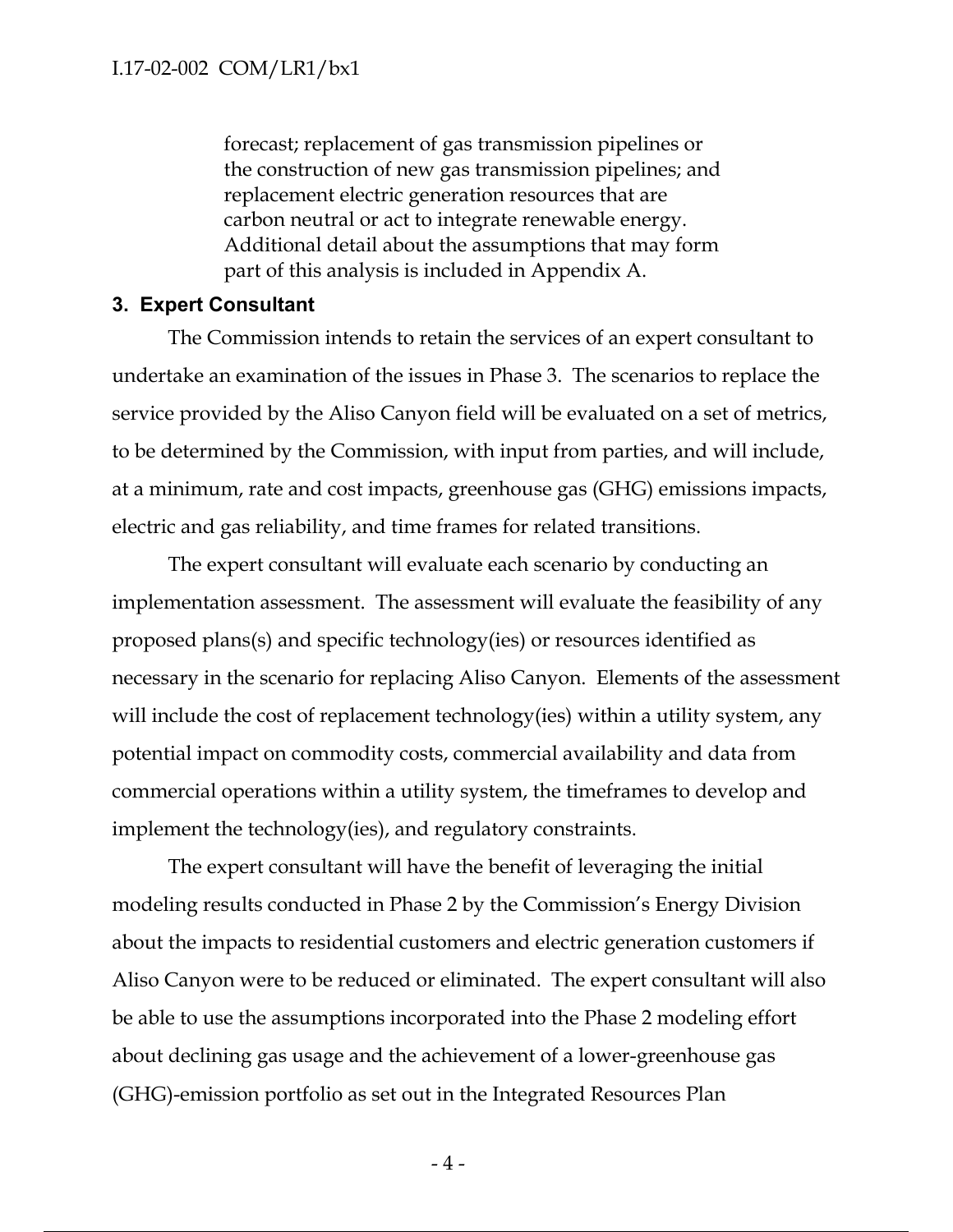### I.17-02-002 COM/LR1/bx1

proceeding,5 which represents the electric resources and transmission needed to help the state reduce economy-wide GHG emissions to 40% below 1990 levels by 2030. Finally, the expert consultant will be able to draw on the assumptions of future energy savings and load modification from the Commission's energy efficiency, demand response, building decarbonization, building electrification through fuel switching, rooftop solar, electric vehicles, and other demand reduction and modification programs. The elements to be included in the baseline analysis are set forth in Appendix A to this ruling.

#### **4. Party Participation**

The Commission encourages participation by parties in all elements of Phase 3, which will launch immediately and be undertaken concurrently with the remaining modeling work by the Commission's Energy Division. To begin, while the Commission undergoes the process of engaging the expert consultant, parties are requested to provide opening and reply comments on the questions set forth below. Concurrent opening comments must be filed by January 31, 2020, and concurrent reply comments must be filed by February 14, 2020.

#### **Questions**

- 1. Should the baseline analysis include any other items beyond those set forth in Appendix A to this ruling?
- 2. Are there other planning timeframes the Commission should consider beyond 2027 and 2045, and if so, why?
- 3. Are there replacement strategies, programs, resources, and/or infrastructure, beyond those listed herein, that the

 <sup>5</sup> Rulemaking 16-02-007.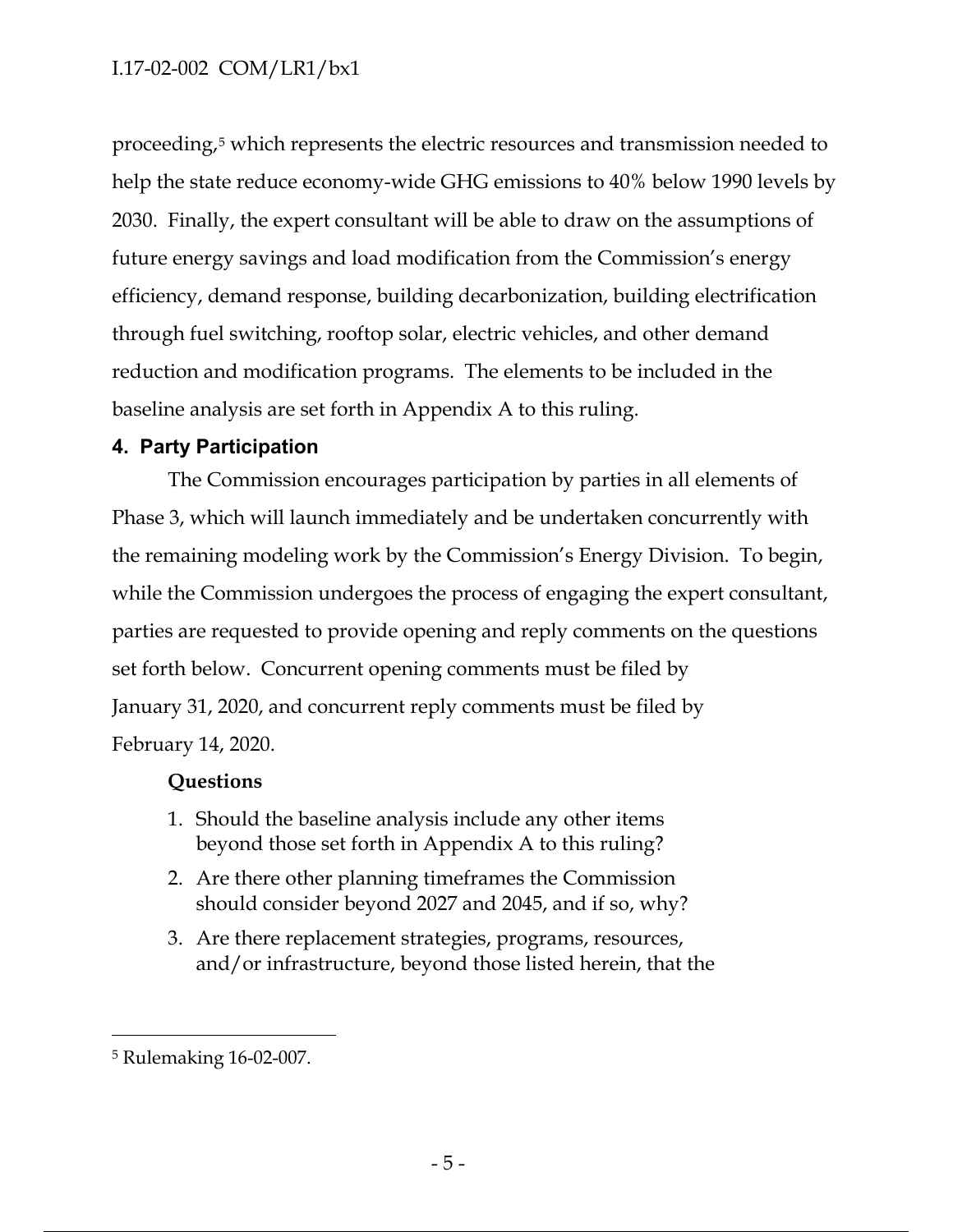Commission should consider when analyzing how to replace Aliso Canyon?

- 4. Should the independent expert develop cost estimates for the replacement scenarios and compare those to the business as usual costs of operating Aliso Canyon?
- 5. Is a sensitivities approach appropriate for this phase, given that the purpose of this phase is to study the closure of Aliso Canyon? If yes, how should the sensitivities be defined?
- 6. How should the remaining useful life of equipment at Aliso Canyon be considered in terms of depreciation and cost recovery?

### **5. Schedule**

The following procedural schedule is adopted here and may be modified by the ALJ as required to promote the efficient and fair resolution of Phase 3 of I.17-02-002. Aside from initial party comments, the schedule below is to be determined. The assigned ALJ will issue a subsequent ruling presenting a complete Phase 3 procedural schedule after the Commission has retained a consultant.

| <b>Item</b>                                                                                      | Date              |
|--------------------------------------------------------------------------------------------------|-------------------|
| Preliminary Phase 3 Opening<br><b>Comments Filed and Served</b>                                  | January 31, 2020  |
| <b>Preliminary Phase 3 Reply Comments</b><br>Filed and Served                                    | February 14, 2020 |
| Ruling Entering into Record Expert<br><b>Consultant Preliminary Assumptions</b><br>and Scenarios | <b>TBD</b>        |
| Workshop #1<br>Location: Southern California                                                     | TBD               |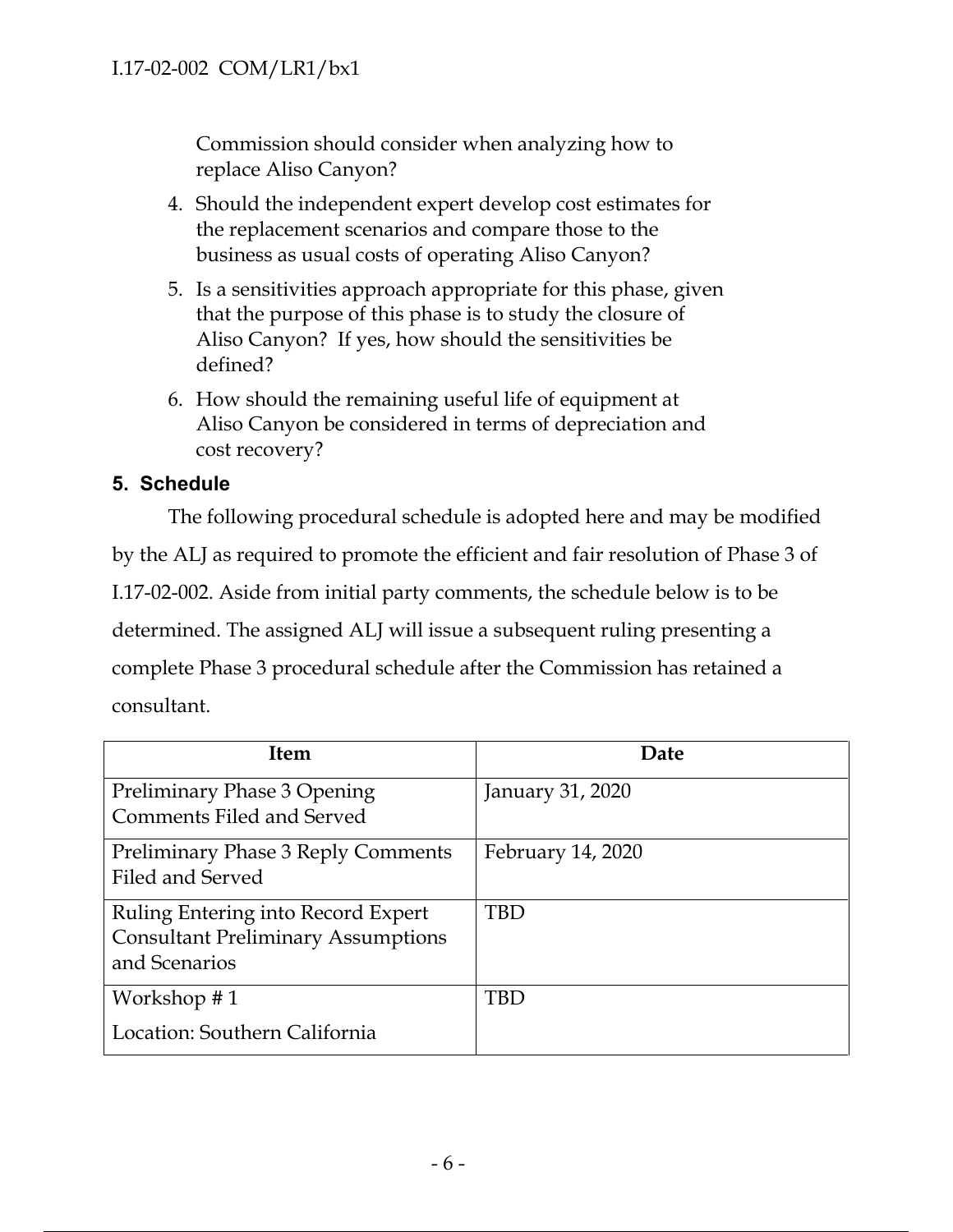| <b>Concurrent Opening Comments on</b><br>Preliminary Assumptions and<br><b>Scenarios</b>    | <b>TBD</b>                                                    |
|---------------------------------------------------------------------------------------------|---------------------------------------------------------------|
| Concurrent Reply Comments on<br>Preliminary Assumptions and<br><b>Scenarios</b>             | <b>TBD</b>                                                    |
| <b>Assigned Commissioners' Ruling</b><br>Adopting Final Assumptions and<br><b>Scenarios</b> | <b>TBD</b>                                                    |
| Ruling Entering into Record Draft<br>Consultant's Findings and<br>Recommendations           | <b>TBD</b>                                                    |
| Workshop #2<br>Location: TBD                                                                | <b>TBD</b>                                                    |
| Concurrent Opening Comments on<br>Draft Findings and Recommendations                        | <b>TBD</b>                                                    |
| <b>Concurrent Reply Comments on Draft</b><br><b>Findings and Recommendations</b>            | <b>TBD</b>                                                    |
| Proposed Decision                                                                           | <b>TBD</b>                                                    |
| <b>Commission Decision</b>                                                                  | No sooner than 30 days after issuance<br>of Proposed Decision |

## **6. Intervenor Compensation**

In accordance with Pub. Util. Code § 1804 (a)(1), which states: "In cases … where new issues emerge subsequent to the time set for filing, the commission may determine an appropriate procedure for accepting new … notices of intent." This Ruling allows any parties wishing to do so to file a new Notice of Intent to Claim Intervenor Compensation no later than 30 days from issuance of this Scoping Memo. New Notices of Intent so filed must comply with Pub. Util. Code §§ 1801-1812 and Rule 17.1 of the Commission's Rules of Practice and Procedure.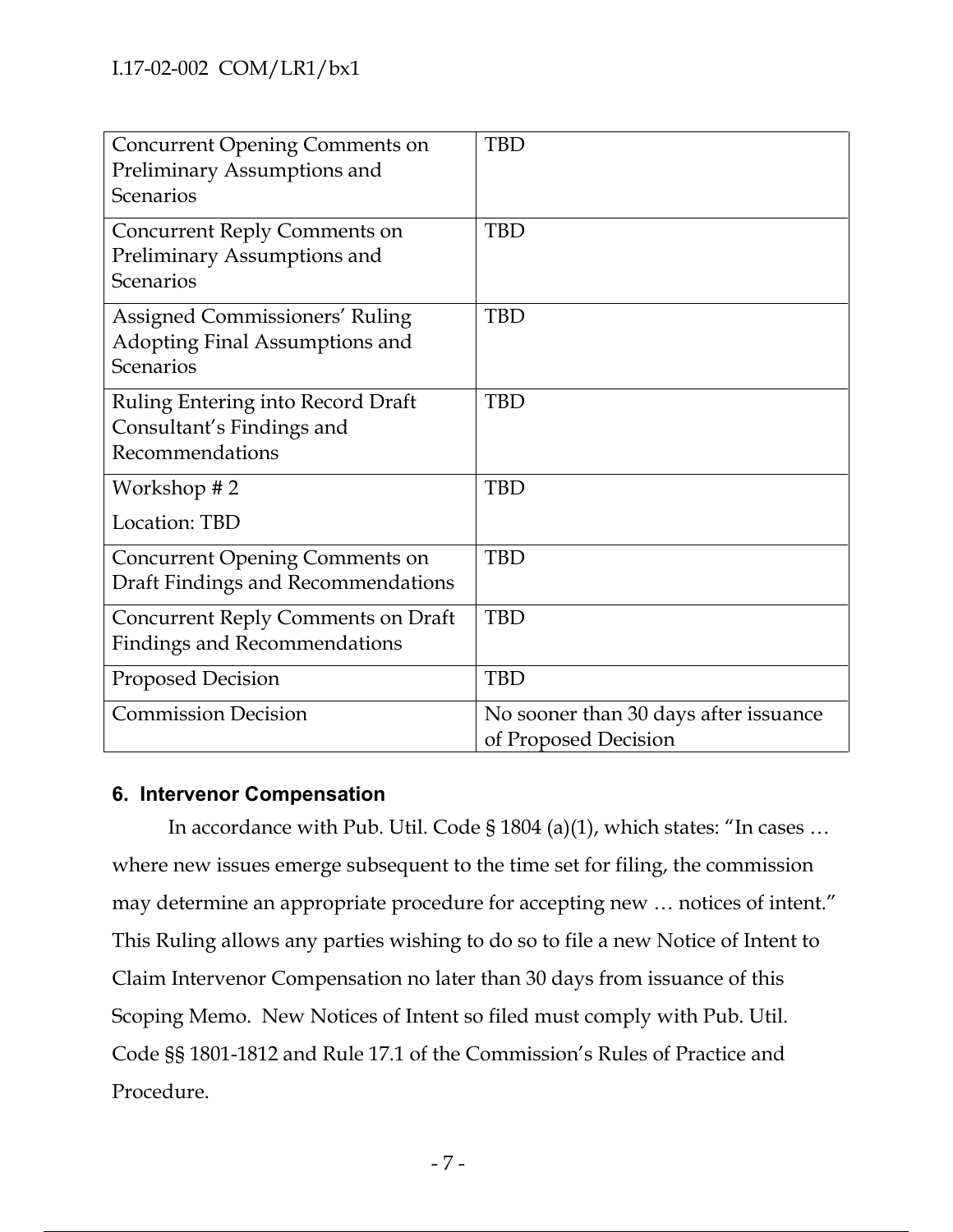### **IT IS RULED** that:

1. The scope of Phase 3 of Rulemaking 18-12-005 is described above.

2. The Phase 3 schedule of this proceeding is as set forth above.

3. Respondents must and parties may file and serve concurrent opening and reply comments addressing the questions set forth in Section 4 by January 31, 2020 and February 14, 2020, respectively.

4. New Notices of Intent to Claim Intervenor Compensation may be filed no later than 30 days from issuance of this Scoping Memo. New Notices of Intent so filed must comply with Public Utilities Code §§ 1801-1812 and Rule 17.1 of the Commission's Rules of Practice and Procedure.

Dated December 20, 2019, at San Francisco, California.

/s/ LIANE RANDOLPH

Liane Randolph Assigned Commissioner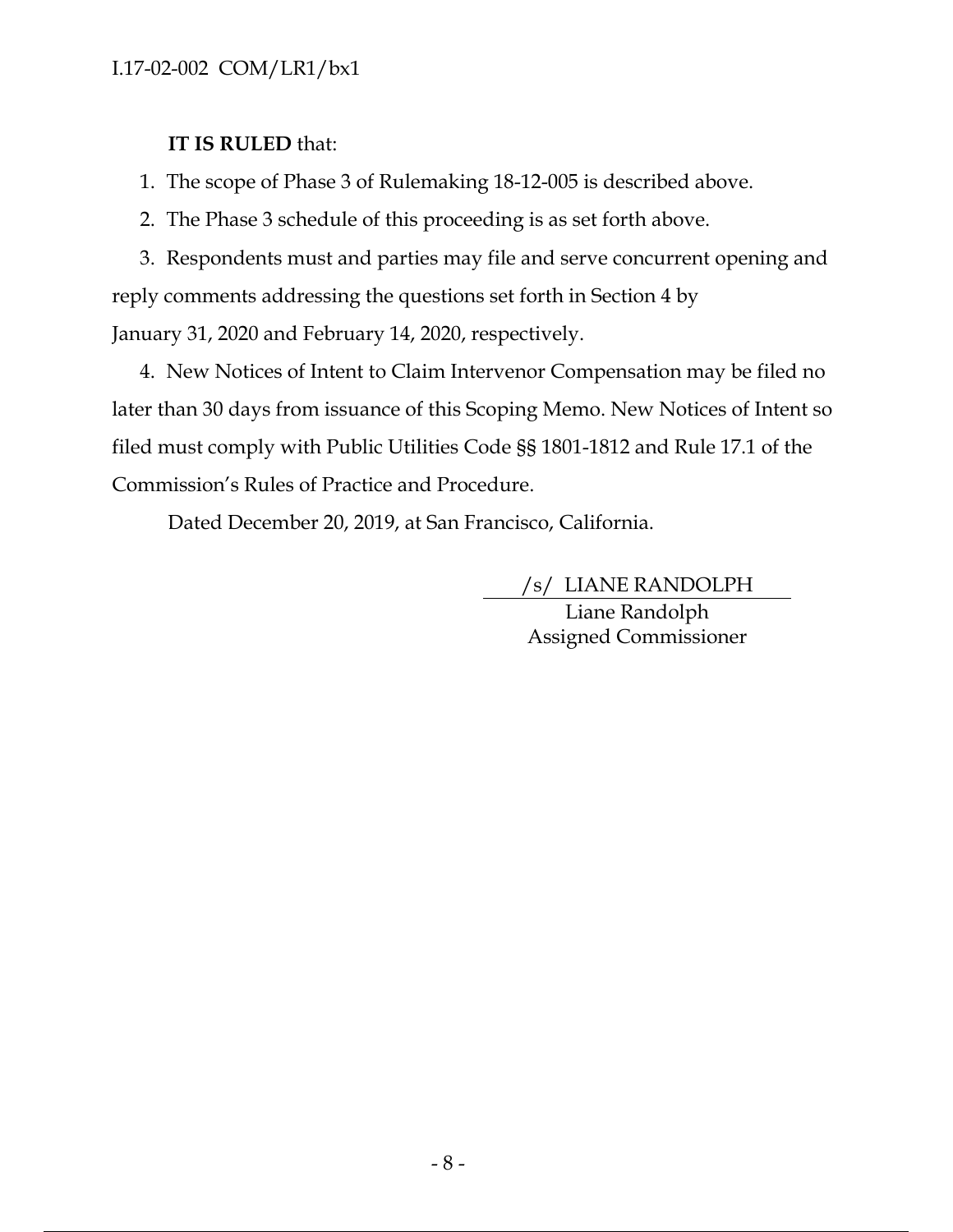### **Appendix A: Baseline Analysis**

#### *The baseline analysis will consider the following:*

- 1. The 2030 Integrated Resource Plan (IRP) Reference System Portfolio that identifies the electric resource portfolio in compliance with Senate Bill (SB) 350 (emissions, reliability, least cost) (issued via ruling on November 6, 2019, to be presented in a proposed decision estimated in February 2020);
- 2. All present demand reduction and demand management programs as represented in the last approved IEPR load forecast, including energy efficiency, demand response, transportation electrification, rooftop solar, and other customer programs;
- 3. CPUC-verified inputs and study results showing present energy needs in the system served by Aliso Canyon from the SB 380-mandated studies:
	- a. Peak day and extreme peak day gas service needs for core and non-core customers,
	- b. Rate and cost impact study results showing cost impact to core customers of minimizing or closing the storage field,
	- c. Hydraulic modeling results showing impact on gas flows and pressure within the Southern California Gas System of minimizing or closing Aliso Canyon, and
	- d. Production cost modeling results showing the impact of minimizing or closing the storage field on electric generation in Southern California, including power flows between Los Angeles Department of Water and Power and the California Independent System Operator.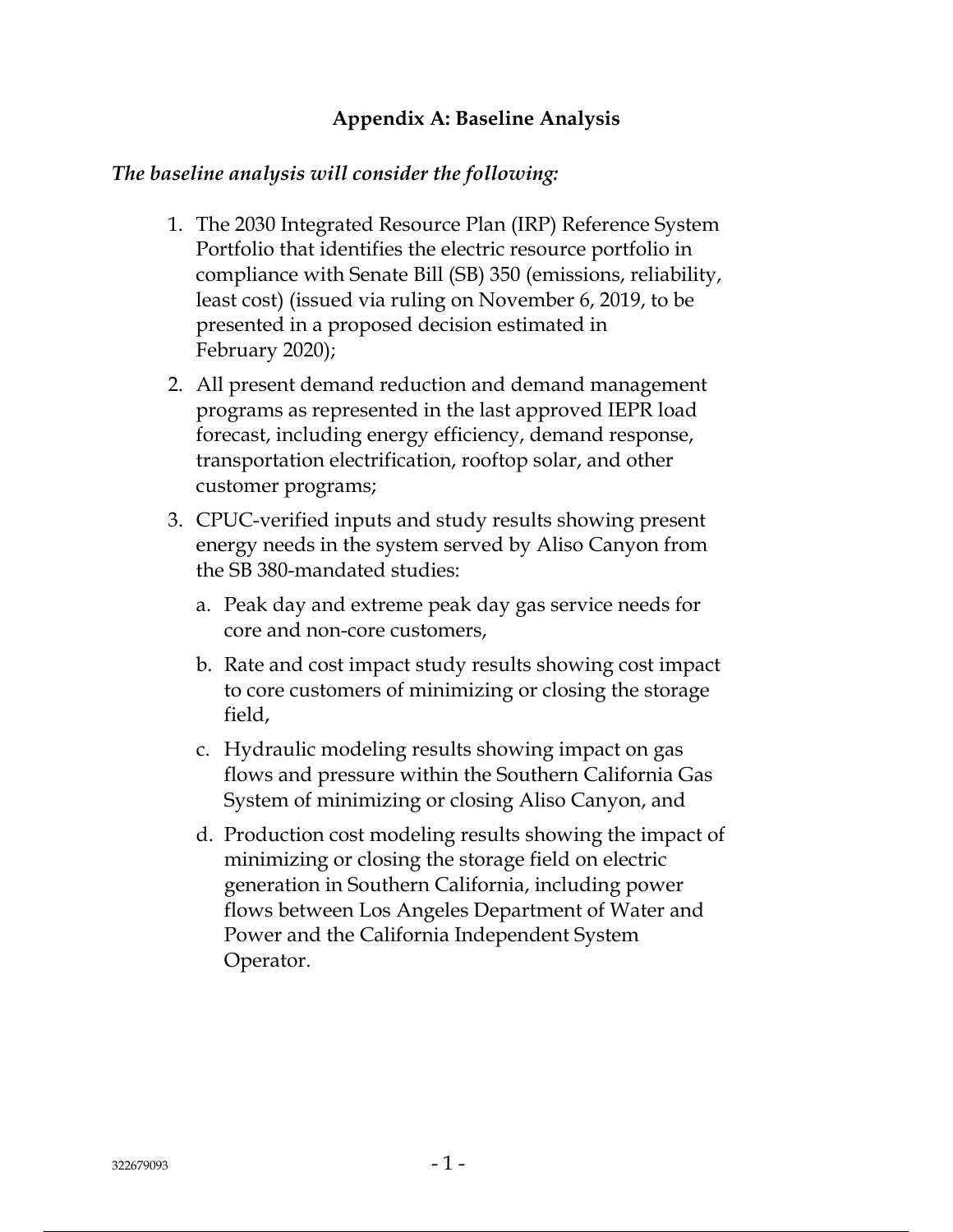- 4. Findings and conclusions from reports examining the natural gas transition:
	- a. 2018 California Council for Science and Technology report, *Long-Term Viability of Underground Natural Gas Storage in California*, https://ccst.us/wpcontent/uploads/Summary-Report-v2.pdf (summary report)
	- b. CEC/E3 PATHWAYS studies and updates, e.g. June 2018 *Deep Decarbonization in a High Renewables Future: Updated Results from the California PATHWAYS Model*, https://www.ethree.com/wpcontent/uploads/2018/06/Deep\_Decarbonization\_in\_a \_High\_Renewables\_Future\_CEC-500-2018-012-1.pdf
	- c. September 2019 Gridworks, *California's Gas System In Transition*, https://gridworks.org/wpcontent/uploads/2019/09/CA\_Gas\_System\_in\_Transit ion.pdf
	- d. October 2019 (Draft) California Energy Commission, *Natural Gas Distribution in California's Low-Carbon Future,*  https://ww2.energy.ca.gov/2019publications/CEC-500-2019-055/index.html
	- e. June 2018 Western Electricity Coordinating Council, Western Interconnection Gas – Electric Interface Study. https://www.wecc.org/Administrative/WECC%20Ga s-Electric%20Study%20Public%20Report.pdf

## *Scenario planning*

The scenario planning will use at least the following:

- 1. The planning horizons of 2027 and 2045.
- 2. Sensitivities developed for the IEPR load forecast that include aggressive projections for all customer/behindthe-meter programs.